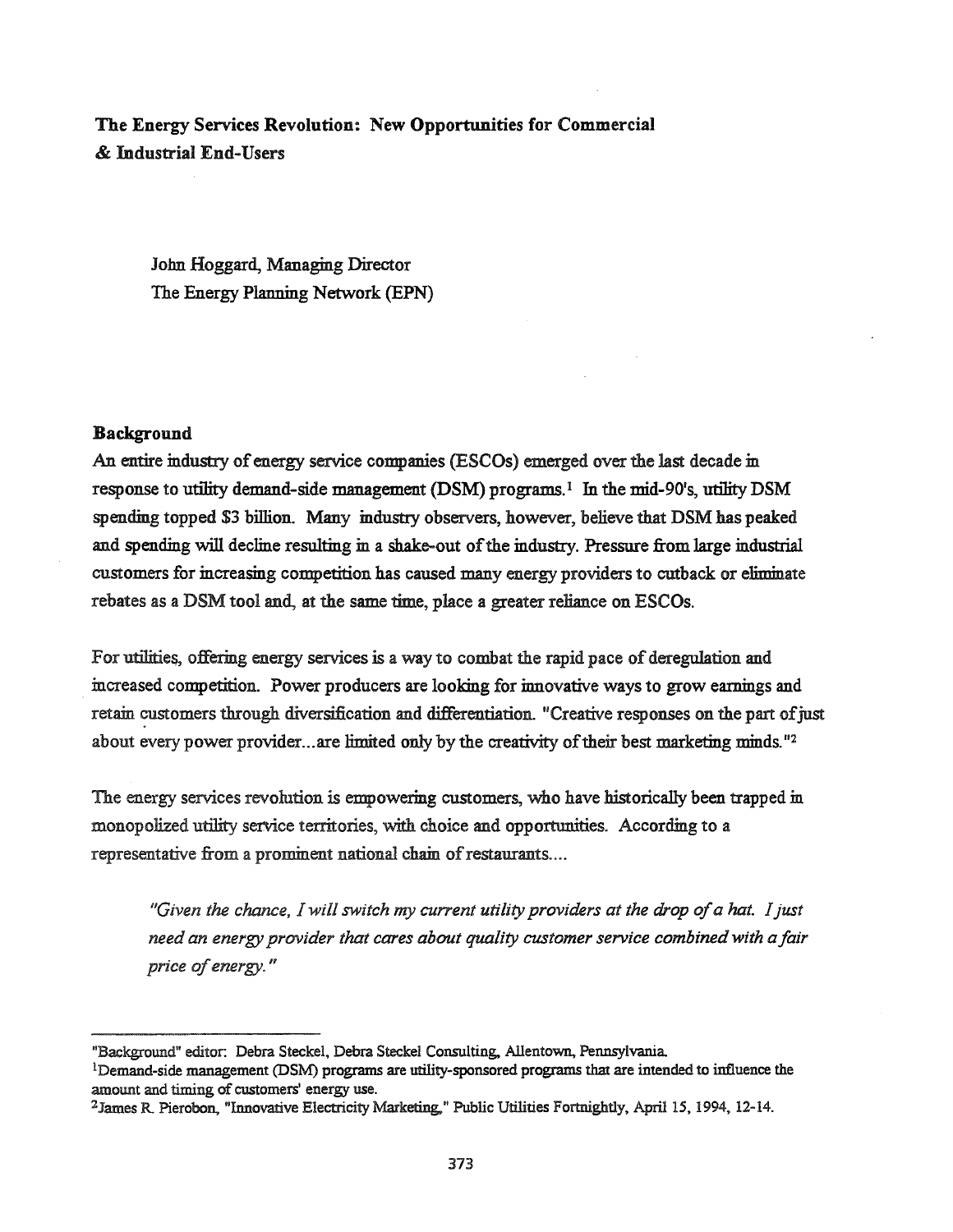Table 2-1 highlights some of the creative efforts made by energy companies to diversify and combat the potential cherry-picking of their customers.

# **Table** 2-1 Power Producers **Embrace** Diversification

# *American Electric Power*

AEP reorganized to pursue global energy investment and development projects involving power systems, engineering, design, consulting, and project management services. AEP recently won contracts to build electrical substations in Columbus and Cleveland.

# *Atlantic Electric*

AE developed a district heating and cooling system to serve the casinos in Atlantic City. The project provides a new revenue stream to AE and eliminates potential competition from IPPs or municipalities.

# *Baltimore Gas* & *Electric Company*

BG&E purchased Maryland Environmental Systems, Inc. (MESI). The combined efforts of MESI and the existing BG&E Home Products and Services subsidiary directly involves BG&E in selling, installing, and servicing home appliances.

# *Boston Edison Co.*

BECO purchased Coneco, a small energy and water conservation group based in Boston.

# *Central Hudson Gas* & *Electric Company*

Central Hudson Enterprises began operating in 1982 as an ESCO. It is now a wholly owned subsidiary of CHG&E with annual gross sales of \$12 to \$15 million. Its customers are primarily schools, hospitals, commercial buildings, and light industrial facilities on the East Coast.

### *Detroit Edison Company*

Detroit Edison's subsidiary, EdVenture Capital Corp., invested SID million in Palo Alto, CA based Echelon Corp. Echelon provides LONWORKs, a family of hardware and software products.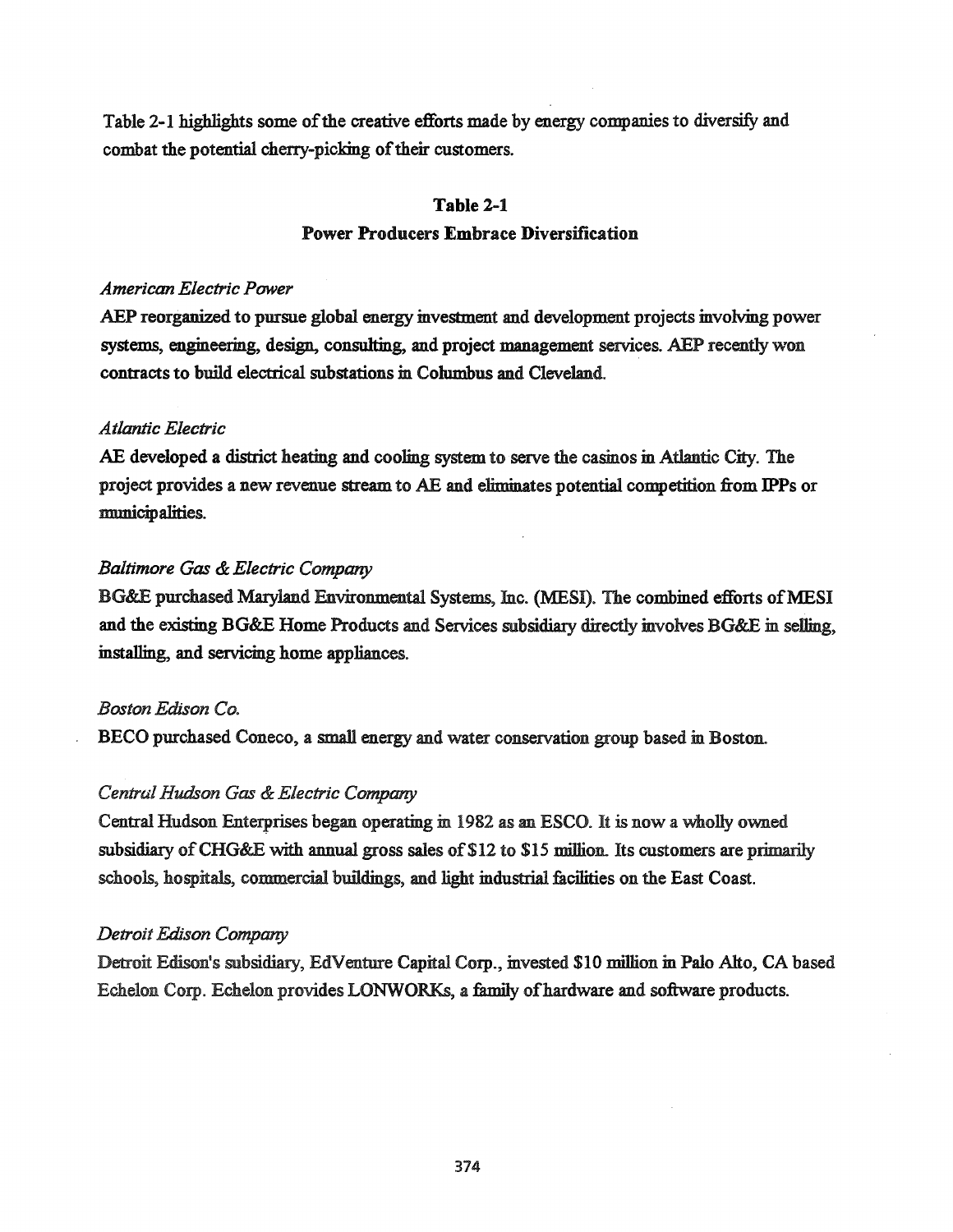### *Duke Power Company*

Duke Engineering & Services Inc., a subsidiary of Duke Power, provides commercial and industrial customers with a variety of energy-related services including audits, engineering design, utility rate negotiations and financing.

### *Hawaiian Electric Industries*

Hawaiian Electric Industries formed a subsidiary, Pacific Energy Conservation Services Inc., to act as a consultant to assist customers with becoming more energy efficient.

#### *Hydro-Quebec*

Hydro-Quebec developed a process to recover aluminum waste from smelters and licenses the process to an **aluminum** recycler in Quebec. Further marketing efforts are underway in France, Japan, and South Africa.

# *Long IslandLighting Company*

LILCO patented a refrigerator defrost control that reportedly can reduce energy use by six to eight percent. LILCO plans to sell the unit to other utilities, contractors and appliance vendors.

### *Louisiana Gas* & *Electric*

LG&E set up a subsidiary, Enertech, to analyze energy needs of factories and office buildings, and advise their owners on how to upgrade the efficiency of existing heating, cooling and power systems. Enertech also offers "end-use pricing" where they will buy gas-, coal- and steampowered plants operated by businesses for their own needs, maintaining them and selling the energy back to the previous owners.

# *New York State Electri(j.* & *Gas*

Based in Burlington, Mass., Xenergy is an independently operated, wholly owned subsidiary of NGE Enterprises Inc., the unregulated subsidiary of NYSEG. As of July 9, 1996, XENERGY supplies 13 companies retail power under contracts awarded in New Hampshire's comprehensive direct access pilot program.

#### *PanEnergy Corporation*

In July 1996, PanEnergy Corp. and Xenergy Inc. unveiled an innovative energy supply and service partnership "intended to contain World Color Press Inc.'s energy costs." Pan Energy & Xenergy will provide a complete range of energy services, including delivering gas and electricity,

375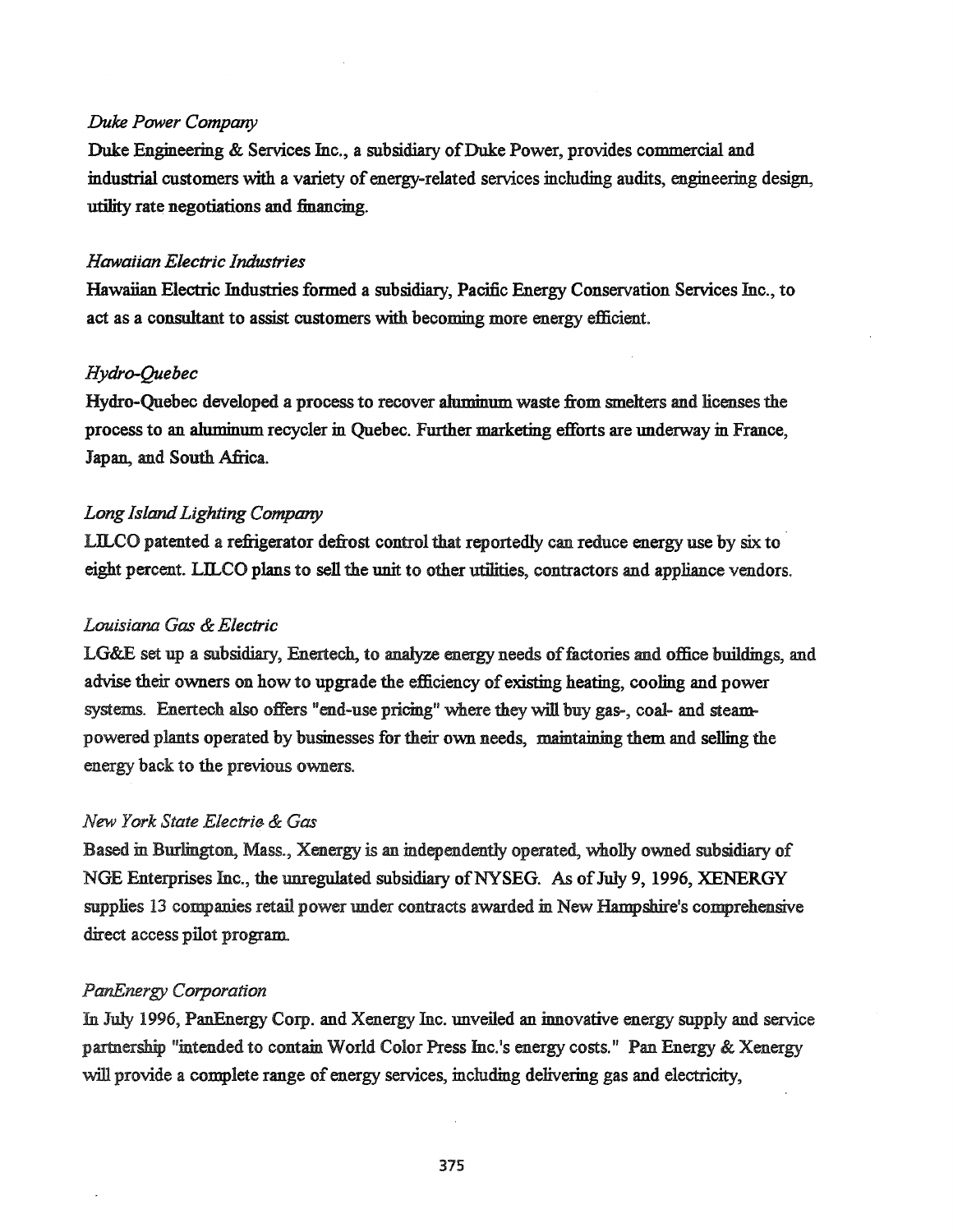improving energy efficiencies and managing the company's transition through the electric industry's restructuring at all of World Color's 40 facilities throughout the US.

# *Public Service Company of Colorado*

PSC of CO established an ESCO subsidiary, eprime, to conduct energy consulting nationwide. The goal of eprime is to expand market share and provide value-added services within and outside their service territory.

# *Public Service Electric* & *Gas Company*

In a joint effort with AT&T, PSE&G is installing interactive communication systems in NJ to provide meter reading, outage detection, meter-tampering detection and other services. PSE&G and AT&T will market this service to other utilities.

### Sonat Inc.

Sonat Marketing Company, a subsidiary of Sonat Inc., is buying electricity in bulk from various generators and wholesaling it: to high-volume industrial customers at a discount.

# *Southern Company*

Southern Co.'s goal is to become "America's Best Diversified Utility" and they have no intention of limiting themselves to their traditional service territory.

# *Virginia Power*

Virginia Power's ESCO, EVANTAGE, provides a variety of energy services to commercial and industrial customers.

### What is an ESCO?

In the broad sense, the term ESCO can refer to a range of companies involved in the energy conservation or demand side management business. The National Association ofEnergy Service Companies (NAESCO) uses the term more narrowly:

"An ESCO is an energy service company engaged in performance contracting. All ESCO members of NAESCO are performance contractors." (Source: NAESCO brochure)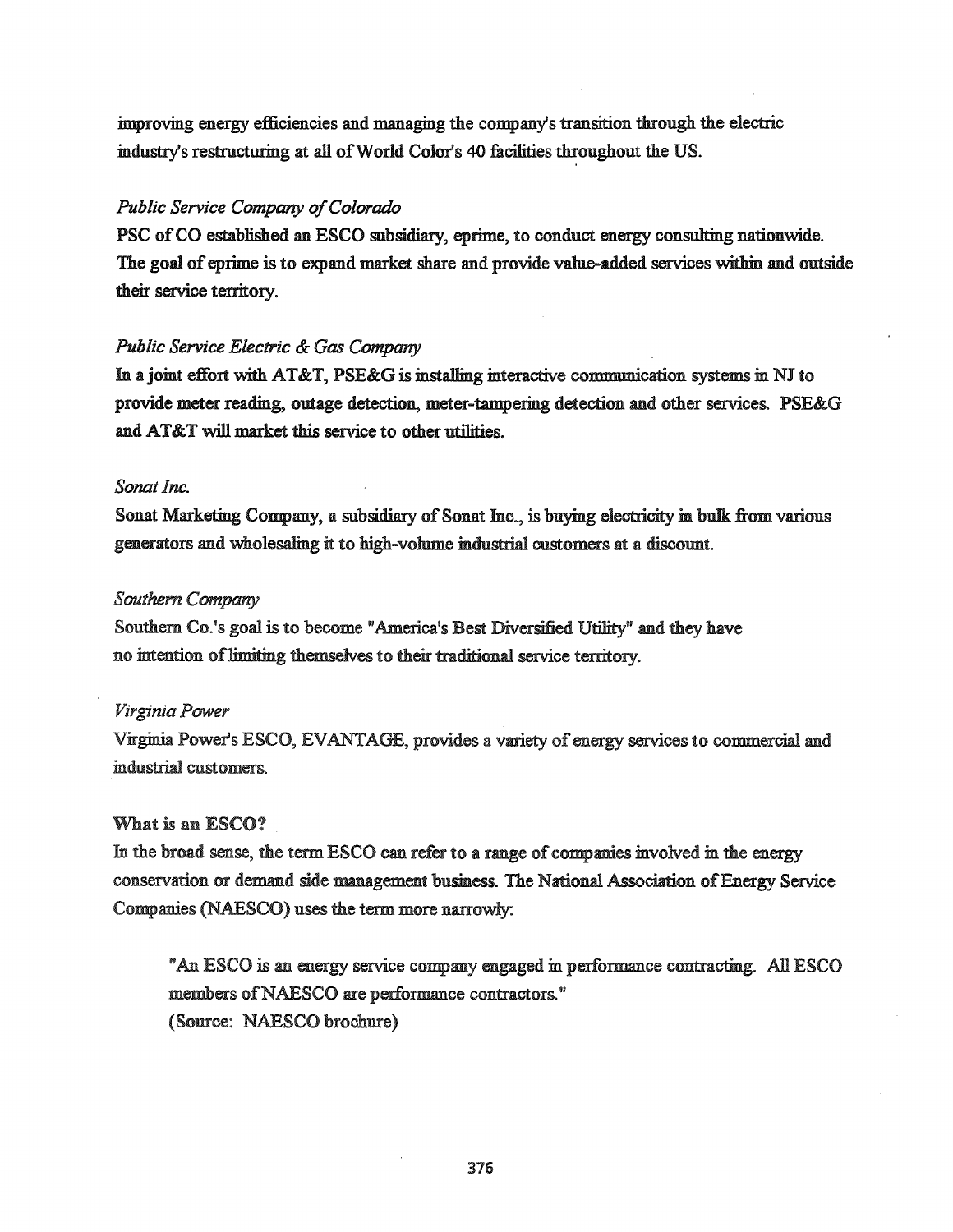NAESCO is a trade association of ESCOs with about 80 members. The members include equipment manufacturers, suppliers, distributors, utilities involved in DSM, law firms, financial institutions, accounting firms, offshore entities and some state energy offices.

In general, an ESCO is understood in industry management circles to be a provider of energy efficiency improvements for utility customers-usually industrial, commercial, or institutional. However, a number ofESCOs specialize in residential energy efficiency retrofits. The typical package of services includes:

- Analyzing the customer's needs;
- Auditing the customer's energy usage;
- Designing equipment modifications or replacement;
- Financing (offered or arranged) new equipment;
- Installing new equipment;
- Monitoring performance; and
- Maintaining the improvements over a period of time.

Many ESCOs are supplementing these standard services with additional offerings:

- Energy Accounting: systematically tracking, monitoring, consolidating and paying a customer's electric and gas bills;
- Energy Procurement: negotiating with local utilities and/or national energy suppliers for lower energy bills;
- Aggregating Loads: managing a "buyer group" of multiple large energy users.

Agreements between the ESCO and the client may sometimes exceed 10 years. The ESCO is often reimbursed for these services by retaining a portion of the customer's utility bill savings, usually through an arrangement known as "shared savings." The savings are guaranteed, meaning that these savings will sustain themselves over the life of a long-term contract. The ESCO bears the risk that the systems will perform as planned - thus these arrangements are called "performance contracts." The shared savings or performance contracting approach to project financing is the feature that distinguishes ESCOs from other types of contractors.

ESCOs are generally broken down into two categories: utility subsidiary ESCOs and independent ESCOs. Preparing for the future of an open and competitive electric industry, many utilities are scrambling to either acquire or create an ESCO subsidiary. With the backing of a utility, this type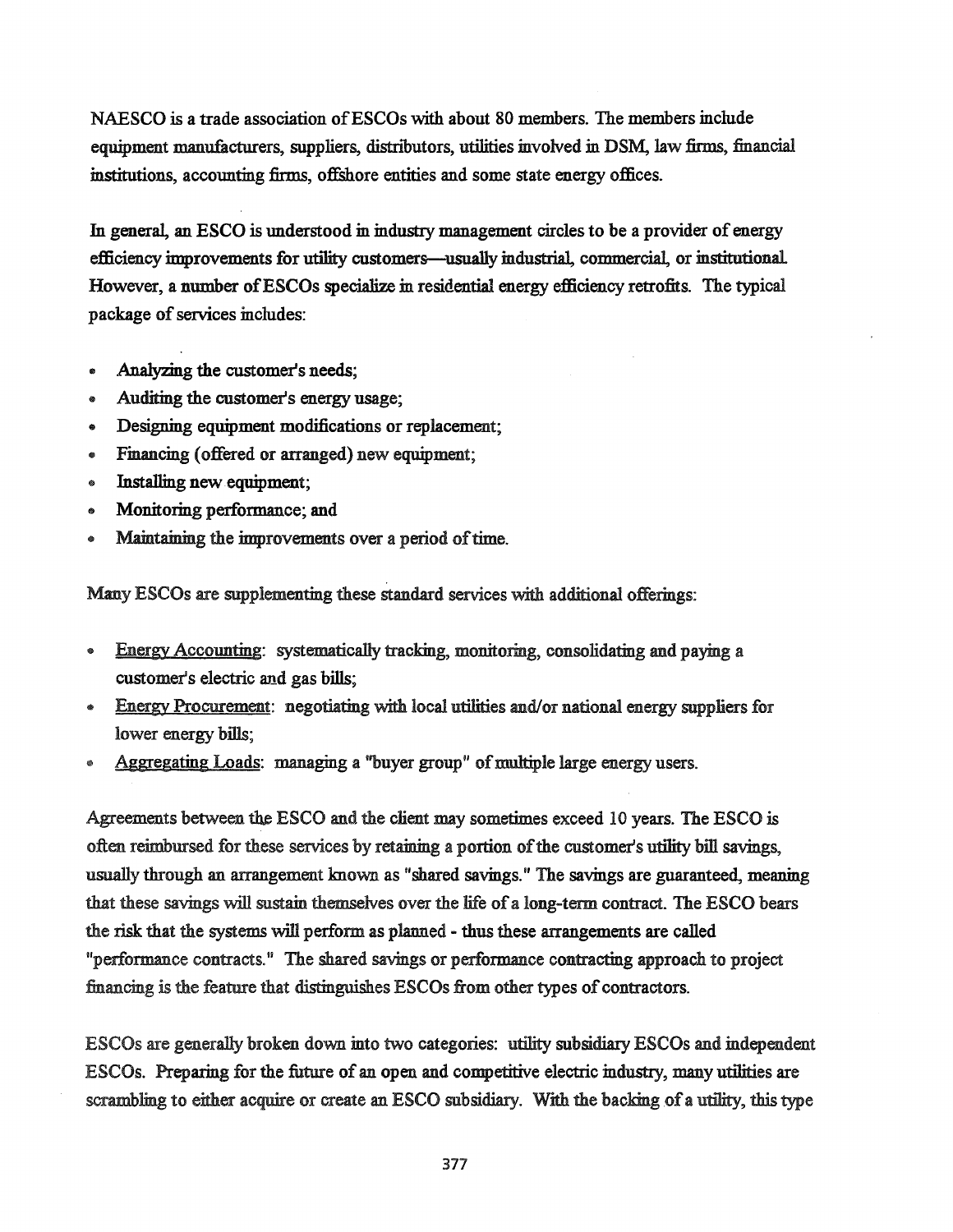ofESCO is able to offer customers advantageous project financing. The utility shareholders benefit from revenues earned by the ESCO and the customer benefits by getting new equipment with no up-front expenditures.

However, some EPN members (ie. C&I customers) are leery of working with any group related to the stereotypical, bureaucratic and "non-customer-focused" utility. EPN members often question whether a utility-owned ESCO can truly separate itself from the interests of its parent company.

Becoming less prominent because of acquisitions by utilities, independent ESCOs offer customers the option of outsourcing their energy concerns to a group of experts who are not financially controlled or operated by an energy supplier/producer.

For the most part, the business sectors that are primarily taking advantage ofESCO services are large commercial/industrial and government entities where capital improvements are significant and time-consuming. Schools, hospitals, commercial sites, industrial facilities and governmentowned real estate all over the US have had energy retrofits with ESCO financing and assistance.

# Customer Attitudes Towards a Competitive Energy Market: A Case Study

Since the unbundling of the natural gas industry, little has been written about the customers' opinion on suppliers and their experiences with purchasing energy/energy services in a competitive market. As an independent clearinghouse ofenergy information for facility managers nationwide, The Energy Planning Network recently conducted a survey in which more than 70 gas marketers were graded BY CUSTOMERS THEMSELVES on an academic scale of  $A+$  to F.

A wide range of business sectors were surveyed, including: education and health care facilities; hotel chains; federal property managers; restaurants; retail chains; grocery chains; and multi-site office building managers. Facility managers responding to the survey represented specific

organizations such as Marriott, Blockbuster, George Mason University, National Medical Care, McDonald's, United.Artists Theatres, Boston Properties, and many more.

*While participating facility managers gave high ratings in terms ofreliability, the majorityfelt that their suppliers were lackingwhen it came to understanding their business and appreciating them as a customer.*

Participants were given a list of 64 gas

marketers and asked  $(1)$  which, if any, had approached their company and  $(2)$  whether or not a contract was signed. Space was provided to write in any firms not listed and respondents were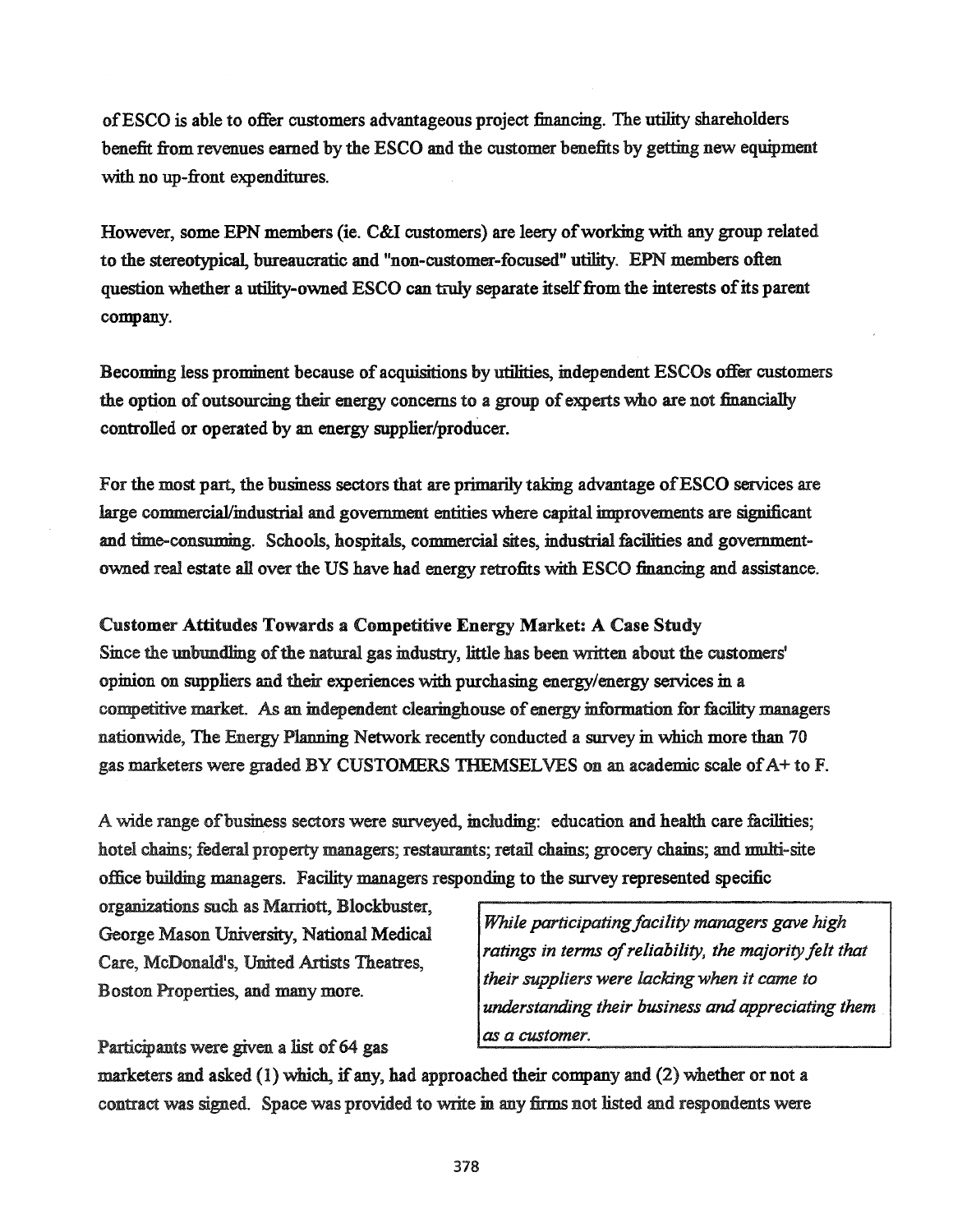asked not to rate any company ofwhich they were unsure. In total, 71% ofthe respondents noted that they had been approached by at least one marketer.

In the "report card" portion of the survey, gas marketers and brokers were graded in 12 areas including:

- $\checkmark$  Understanding client needs;
- $\checkmark$  Competence of work force;
- $\checkmark$  Problem resolution;
- ./ Price;
- $\checkmark$  Timeliness of response to customer needs; and
- $\checkmark$  Reliability.

While participating facility managers gave high ratings in terms of reliability, the majority felt that their suppliers were lacking when it came to understanding their business and appreciating them as a customer. Other findings include:

- While cost is considered the top energy-related issue among the respondents, they felt they were only receiving "good" pricing, as opposed to "very good" or "exceptional".
- Facility managers say they have an inadequate understanding of the competitive energy services industry and the purchasing options available to them.
- Their limited experiences with purchasing deregulated energy/energy services leads them to be concerned about electricity deregulation and its impact on their business.

In addition to identifying shared experiences with gas marketers, facility managers were asked to identify the top two energy-related issues facing their company. The majority of respondents cited cost as the most pressing issue, followed by electricity deregulation, reliability, energy efficiency and reducing consumption.

The results of the survey will be used by the Network to facilitate communication and education among facility managers and their suppliers. The EPN plans to utilize these findings as a benchmark for additional research on behalf of commercial and industrial customers nationwide.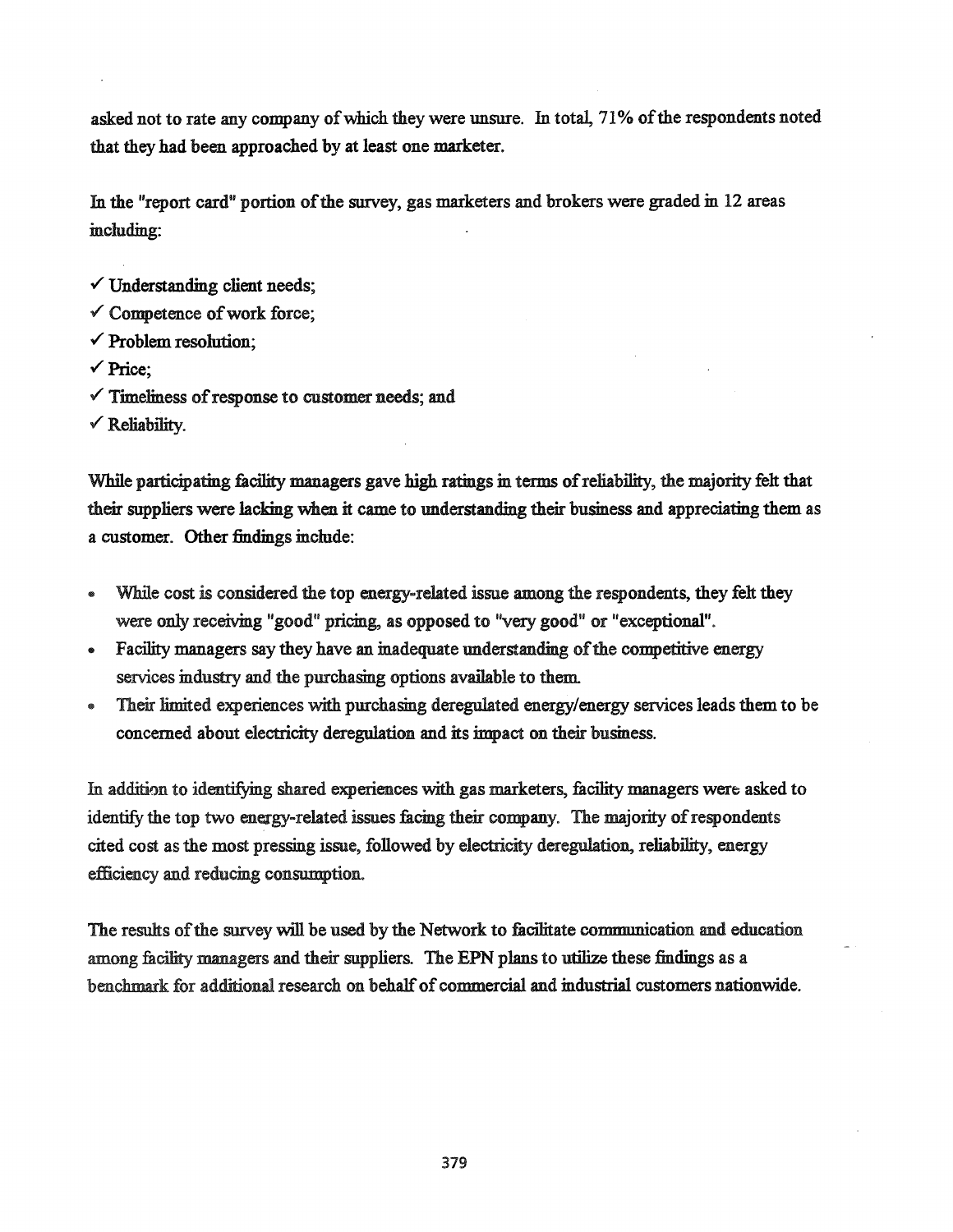# Options for End-Users

Corporations with high energy expenses are faced with the undeniable reality that an energy costcontrol program generates significant savings. This presents the ultimate challenge of deciding what course of action to take:

> Do Nothing? Hire a Full-Time Energy Manager? Outsource Energy Management?

Doing nothing should not be an option in the quickly evolving era of energy industry competition. Implementing the simplest of cost-control strategies is unquestionably justifiable.

Hiring a full-time energy manager is the most ideal scenario, but not always feasible. Organizations such as Wal-Mart, Friendly's Restaurants, A&P Supermarkets, Nestle USA and Proctor & Gamble can easily justify the costs of maintaining an energy manager on staff. However, smaller energy-users often have a hard time economically rationalizing the position.

An attractive option for many organizations is to outsource the energy management function. Current leaders seeking assistance from outside energy services contractors include Sprint, Staples, Au Bon Pain and Rite-Aid

### Tips on Outsourcing Energy Services

Before outsourcing, a company must assign an individual with the task of being the energy project manager. This person is typically a manager in facilities, engineering, real estate or operations. While continuing to perform his or her existing duties, the energy project manager will also be responsible for selecting and supervising the energy services contractor.

The two basic options for outsourcing involve either contracting an individual energy manager or hiring an energy service company (ESCO). The attractiveness of using a contracted energy manager is in having an individual expert solely dedicated to the company's concerns. On the other hand, an ESCO typically provides comprehensive "full-service" energy management support, ranging from financing assistance to energy procurement. In some cases, a contractor may be hired to examine, evaluate and retain ESCO services.

Whether a company hires an individual or ESCO to manage energy concerns, there are two simple rules to be followed when selecting an energy advisor: